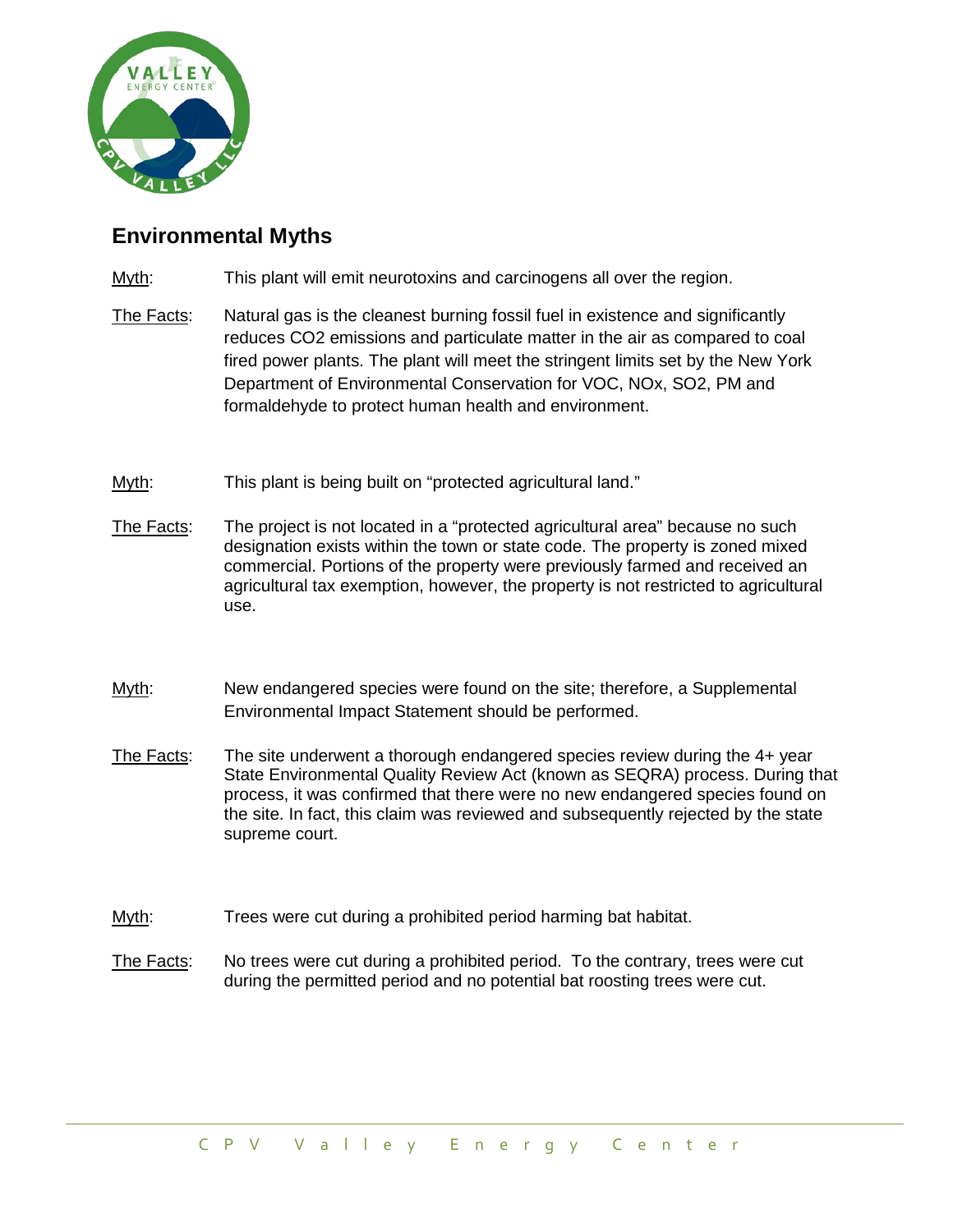- Myth: There is a Native American Burial Ground on site of archeological significance.
- The Facts: There are no Native American burial grounds on the project site. During the SEQRA process, the site was evaluated for potential cultural resource of any archeological significance, and specifically for any Native American resources. This evaluation included consultation with the NY Office of Parks, Recreation and Historic Preservation, as well as local historians. The results of the evaluation were made public for review and comment. No Native American Burial Ground was found on the site.
- Myth: The city is giving water to the project, and if they run out, CPV can take water from the Wallkill River.
- The Facts: CPV will be purchasing and using wastewater the City is currently discharging to the Wallkill River. This is a demonstration of CPV's commitment to environmentally responsible energy generation. This wastewater will now have a productive industrial use and provide a new revenue stream for the City. CPV is NOT permitted to make water withdrawals from the Wallkill River. A cursory review of CPV SEQRA documents will show that CPV does not have a permit to withdraw water from the Wallkill.
- Myth: Once CPV runs the water through their system, they can put it back through the treatment center with all of the pollutants.
- The Facts: The water discharged back to the City of Middletown must meet the requirements of the Industrial Pretreatment Program established by the city. This program ensures that the city only receives water of a quality that the wastewater system is designed to treat. In addition, the energy center is equipped with its own water purification system to provide the clean water mandated by the energy production process.

## **Process and Public Input Myths**

- Myth: NYDEC wasn't allowed to be the lead agency.
- The Facts: The NYSDEC was given the opportunity to be lead agency, but the town asserted its right to be lead agency to keep the process at the local level to ensure that local concerns and sensitivities were addressed during the SEQRA process. This was in compliance with state law that allows for the role of the lead agency to be assumed by local agencies, including a local planning board, or the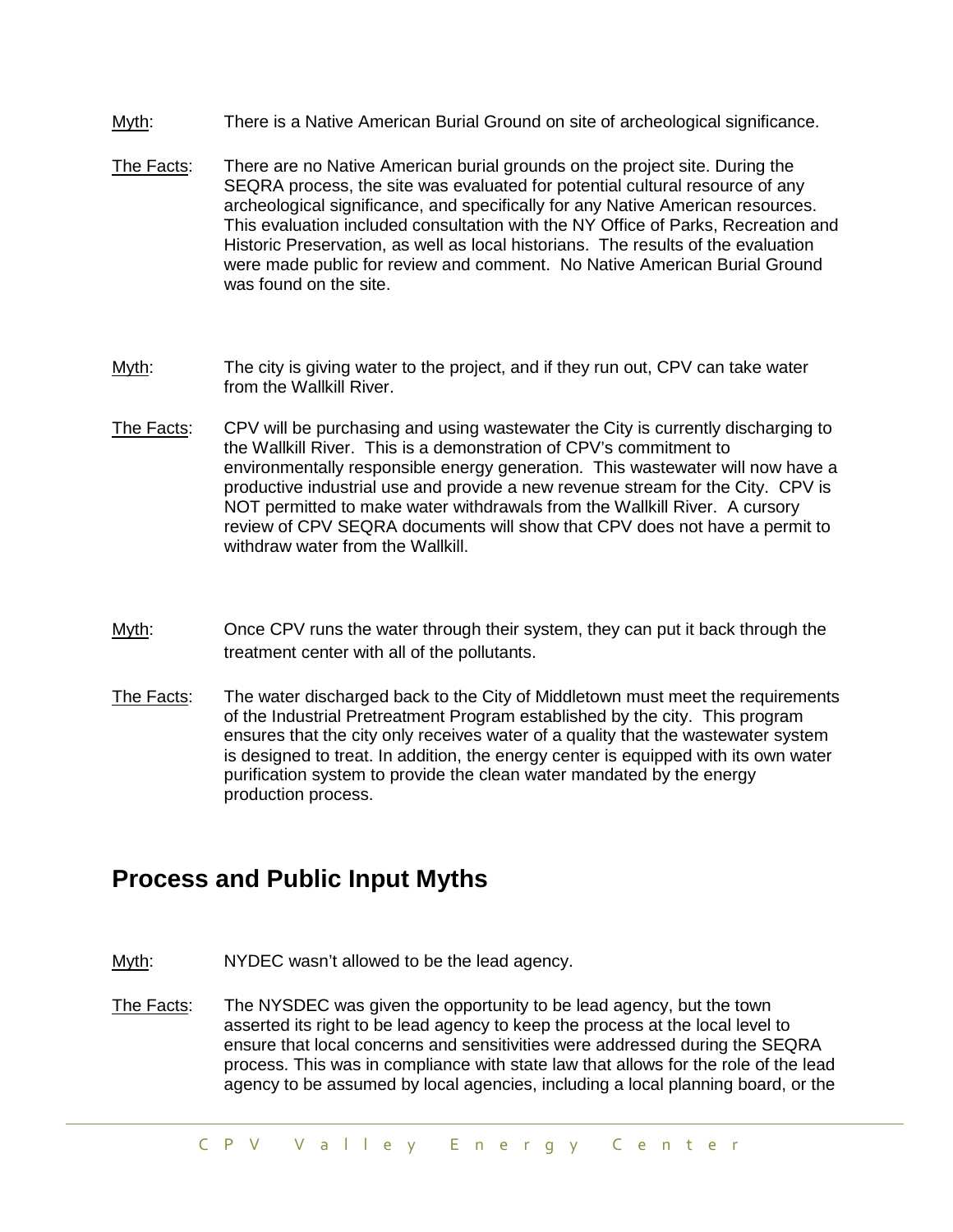DEC. As required under SEQRA, the DEC was designated as an involved agency and identified as such in the Environmental Impact Statement (EIS). The DEC received copies of all the EIS documents and provided comments during the SEQRA process.

- Myth: The town wasn't capable of doing the environmental review.
- The Facts: The Town Planning Board was intimately familiar with SEQRA and the obligations of acting as Lead Agency under SEQRA. The Town Planning Board retained expertise in the required disciplines to conduct the SEQRA review, develop a Final Environmental Impact Statement and issue its Finding Statement. Experts in the field of air quality, water, ecology, socio-economics, and visual were retained to approve the evaluation methods used to perform the study, as well as to review and approve the results of the various evaluations contained in the Environmental Impact Statement. This process took over 4 years to conduct the volume of studies required and to apply scrutiny of the results and conclusions.
- Myth: There was not enough opportunity for public input.
- The Facts: The entire approval process of the Valley Energy Center has been an open and public *process. There were over 100 public meetings, numerous public hearings, newspaper articles,* and presentations from 2008 to 2015. Input from the public was collected throughout the proces[s.](http://cpvvalley.com/history.html)

Myth: The Federal Energy Regulatory Commission (FERC) rubber stamps gas projects.

The Facts: FERC's role is to review natural gas infrastructure related applications and ensure that only those projects that comply with agency regulations and conditions are approved. As of November 2014, FERC had approved 451, or only 56%, of 803 applications for pipelines, compressor stations, gas storage, and liquefied natural gas export facilities dating back to 2006.

## **Necessity Myths**

Myth: The New Capacity Zone was never needed; it was created to pay for this plant.

The Facts: Project development was started well before the New Capacity Zone process began and was supported by market dynamics that signaled the need for a new

CPV Valley Energy Center